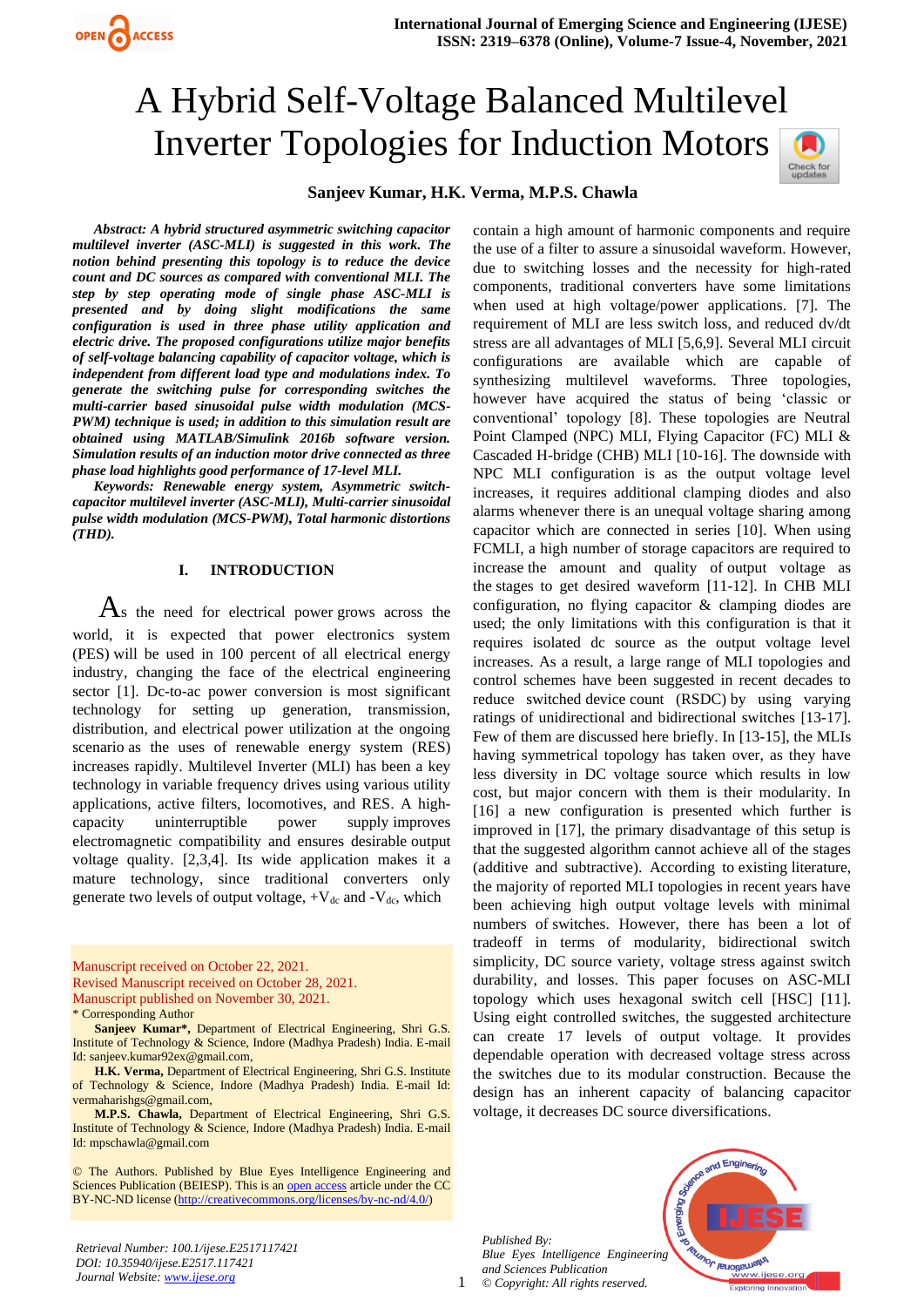# **II. PROPOSED MLI TOPOLOGIES**

#### **2.1 Proposed topology – I:**

In the proposed work, a new configuration based on hybridized asymmetrical switched capacitor MLI is proposed, which is an extension of its basic unit [11]. The hybridized proposed topology is illustrated in fig 1, which is



switched-capacitor based multilevel inverter (SCMLI), and requires two unequal dc voltage source ( $V_{SL}$  &  $V_{SR}$ ), six bidirectional-conducting-unidirectional-blocking (BCUB) power switch, two bidirectional-conducting-bidirectional blocking (BCBB) power switches and two capacitor. Table 1 shows the generalized mathematical equation for asymmetrical operation and the DC value sources.

| Table 1. Realizations of Different Level of Proposed<br><b>Topology</b>      |                                                                    |  |  |  |  |  |  |  |
|------------------------------------------------------------------------------|--------------------------------------------------------------------|--|--|--|--|--|--|--|
| Value of DC source                                                           | Number of output levels                                            |  |  |  |  |  |  |  |
| $V_{\rm SI,1} = \text{initial}$                                              | $4x\left[\sum_{m=1}^{n}\frac{(V_{SLm}+V_{SRm})}{V_{SLM}}\right]+1$ |  |  |  |  |  |  |  |
| $V_{SR1} = 3xV_{ST1}$                                                        |                                                                    |  |  |  |  |  |  |  |
| $V_{SLn} = 4x[\sum_{m=1}^{n-1} (V_{SLm} + V_{SRm})] + V_{SL1}$               |                                                                    |  |  |  |  |  |  |  |
| $V_{SRn} = 2x[V_{SI,n} + (\sum_{m=1}^{n-1} (V_{SI,n} + V_{SPn}))] + V_{SL1}$ |                                                                    |  |  |  |  |  |  |  |
| $*n$ = number of cell                                                        |                                                                    |  |  |  |  |  |  |  |

#### **Fig. 1 Configuration of the proposed topology**

To generate all possible levels (i.e. positive and negative) for the proposed configurations, the magnitude of voltage ( $V_{SL}$ :  $V_{SR}$ ) should be (2:6) obtained from table 1. As indicated in Table 2, states 1 to 8 of the proposed MLI's output voltage waveform have positive levels, state 9 has zero levels, and states 10 to 17 have negative levels. The '1' state condition represents the switch in the 'ON' state, whereas the '0' state condition represents the switch in the 'OFF' state.

| <b>State</b>   | Output voltage level             | <b>Switching scheme</b> |                  |                  |                |                  |                  |                |                  |                                     |
|----------------|----------------------------------|-------------------------|------------------|------------------|----------------|------------------|------------------|----------------|------------------|-------------------------------------|
|                |                                  | $S_1$                   | $\mathbf{S}_2$   | $S_3$            | $\mathrm{S}_4$ | $S_5$            | $S_6$            | $\mathbf{S}_7$ | $\mathrm{S}_8$   | <b>Conducting Diodes</b>            |
| $\mathbf{1}$   | $V_{SL}+V_{SR}$                  | $\mathbf{1}$            | $\mathbf{0}$     | $\overline{0}$   | $\mathbf{1}$   | $\mathbf{1}$     | $\mathbf{0}$     | $\mathbf{0}$   | $\mathbf{0}$     | -----                               |
| $\sqrt{2}$     | $V_{CL}+V_{SR}$                  | $\mathbf{0}$            | $\boldsymbol{0}$ | $\mathbf{0}$     | $\mathbf{1}$   | $\mathbf{1}$     | $\mathbf{0}$     | $\mathbf{1}$   | $\boldsymbol{0}$ | $D_7, D_{10}$                       |
| $\mathfrak{Z}$ | $V_{SR}$                         | $\mathbf{0}$            | $\boldsymbol{0}$ | $\mathbf{0}$     | $\mathbf{1}$   | $\mathbf{1}$     | $\mathbf{0}$     | $\mathbf{0}$   | $\boldsymbol{0}$ | $D_2$                               |
| $\overline{4}$ | $\rm V_{SL}{+}V_{CR}$            | $\mathbf{1}$            | $\boldsymbol{0}$ | $\mathbf{0}$     | $\mathbf{1}$   | $\mathbf{0}$     | $\mathbf{0}$     | $\mathbf{0}$   | $\mathbf{1}$     | $D_{11}$ , $D_{14}$                 |
| 5              | $\rm V_{CL+}V_{CR}$              | $\mathbf{0}$            | $\mathbf{0}$     | $\mathbf{0}$     | $\mathbf{1}$   | $\mathbf{0}$     | $\mathbf{0}$     | $\mathbf{1}$   | $\mathbf{1}$     | $D_7, D_{10}D_{11}, D_{14}$         |
| 6              | $\rm V_{CR}$                     | $\mathbf{0}$            | $\theta$         | $\mathbf{0}$     | $\mathbf{1}$   | $\boldsymbol{0}$ | $\mathbf{0}$     | $\mathbf{0}$   | $\mathbf{1}$     | $D_2, D_{11}, D_{14}$               |
| $\tau$         | $\rm V_{SL}$                     | $\mathbf{1}$            | $\theta$         | $\mathbf{0}$     | $\mathbf{1}$   | $\mathbf{0}$     | $\mathbf{0}$     | $\mathbf{0}$   | $\mathbf{0}$     | $\mathrm{D}_6$                      |
| 8              | $\rm V_{CL}$                     | $\mathbf{0}$            | $\mathbf{0}$     | $\mathbf{0}$     | $\mathbf{1}$   | $\boldsymbol{0}$ | $\boldsymbol{0}$ | $\mathbf{1}$   | $\mathbf{0}$     | $D_7 D_6$ , $D_{10}$                |
| 9              | $0\mathrm{V}$                    | $\mathbf{0}$            | $\mathbf{0}$     | $\boldsymbol{0}$ | $\mathbf{1}$   | $\mathbf{0}$     | $\mathbf{1}$     | $\mathbf{0}$   | $\mathbf{0}$     | $\mathbf{D}_2$                      |
| 10             | $-(V_{SL}-V_{CL})$               | $\overline{0}$          | $\boldsymbol{0}$ | $\mathbf{1}$     | $\overline{0}$ | $\mathbf{0}$     | $\mathbf{0}$     | $\mathbf{1}$   | $\boldsymbol{0}$ | $D_5, D_8, D_9$                     |
| 11             | $-(V_{SL})$                      | $\overline{0}$          | $\mathbf{1}$     | $\mathbf{1}$     | $\overline{0}$ | $\overline{0}$   | $\theta$         | $\mathbf{0}$   | $\mathbf{0}$     | $D_5$                               |
| 12             | $-(V_{SR}-V_{CR})$               | $\mathbf{0}$            | $\theta$         | $\mathbf{1}$     | $\mathbf{0}$   | $\mathbf{0}$     | $\mathbf{0}$     | $\mathbf{0}$   | $\mathbf{1}$     | $D_1, D_{11}, D_{14}$               |
| 13             | $-(V_{SL}+V_{SR}-V_{CL}-V_{CR})$ | $\overline{0}$          | $\mathbf{0}$     | $\mathbf{1}$     | $\overline{0}$ | $\mathbf{0}$     | $\mathbf{0}$     | $\mathbf{1}$   | $\mathbf{1}$     | $D_8$ , $D_9$ , $D_{12}$ , $D_{13}$ |
| 14             | $-(V_{SL}+V_{SR}-V_{CR})$        | $\overline{0}$          | $\mathbf{1}$     | $\mathbf{1}$     | $\overline{0}$ | $\overline{0}$   | $\mathbf{0}$     | $\mathbf{0}$   | $\mathbf{1}$     | $D_{12}$ , $D_{13}$                 |
| 15             | $-(V_{SR})$                      | $\mathbf{0}$            | $\mathbf{0}$     | $\mathbf{1}$     | $\mathbf{0}$   | $\mathbf{0}$     | $\mathbf{1}$     | $\mathbf{0}$   | $\mathbf{0}$     | $D_1$                               |
| 16             | $-(V_{SL}+V_{SR}-V_{CL})$        | $\mathbf{0}$            | $\mathbf{0}$     | $\mathbf{1}$     | $\mathbf{0}$   | $\mathbf{0}$     | $\mathbf{1}$     | $\mathbf{1}$   | $\mathbf{0}$     | $D_8$ , $D_9$                       |
| 17             | $-(V_{SL}+V_{SR})$               | $\mathbf{0}$            | $\mathbf{1}$     | $\mathbf{1}$     | $\mathbf{0}$   | $\boldsymbol{0}$ | $\mathbf{1}$     | $\mathbf{0}$   | $\theta$         |                                     |

 $\mathcal{L}$ 

**Table 2. Switching table for 17-Level Inverter Topology**



*Retrieval Number: 100.1/ijese.E2517117421 DOI: 10.35940/ijese.E2517.117421 Journal Website: [www.ijese.org](http://www.ijese.org/)*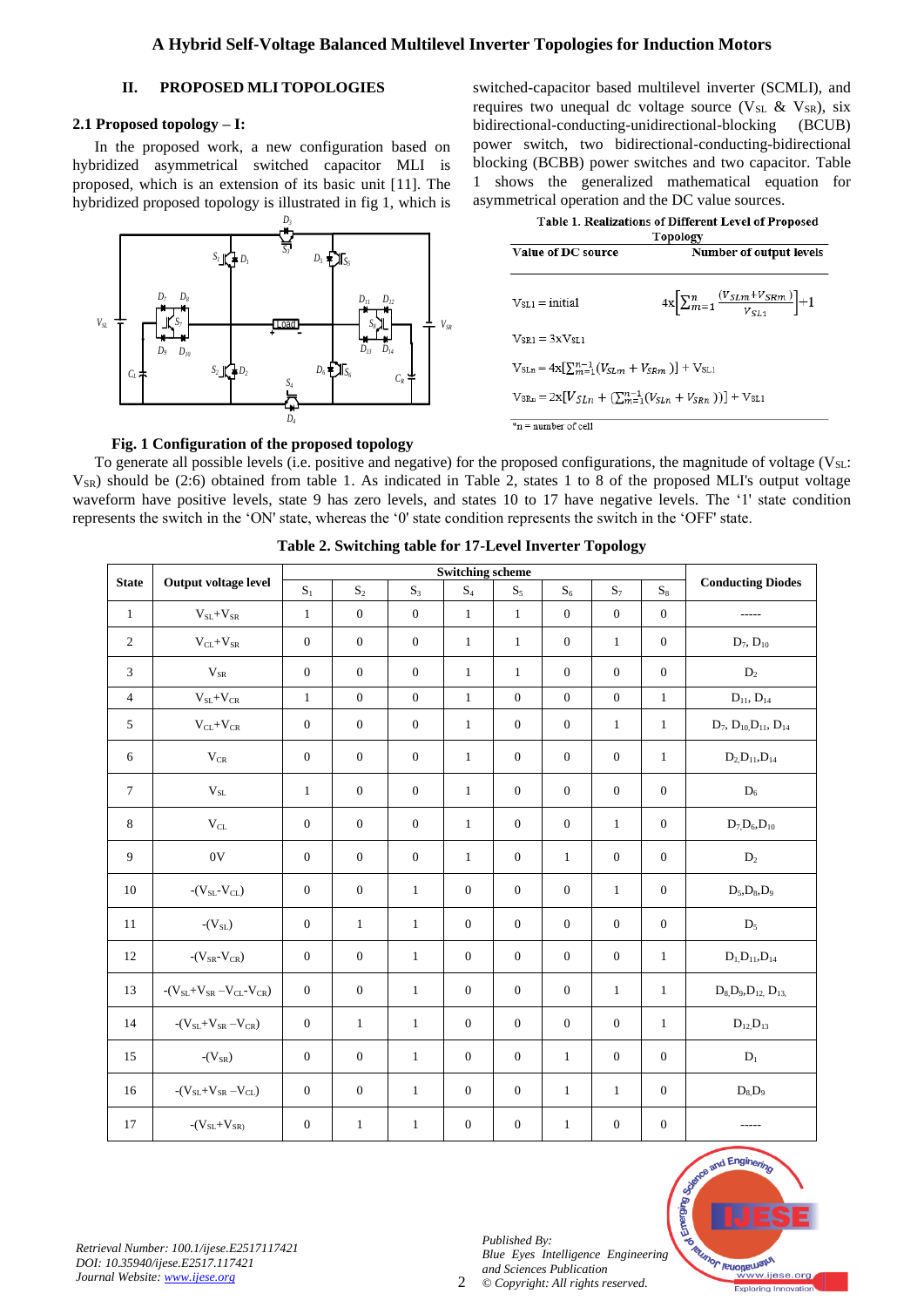



*Retrieval Number: 100.1/ijese.E2517117421 DOI: 10.35940/ijese.E2517.117421 Journal Website: [www.ijese.org](http://www.ijese.org/)*

*Blue Eyes Intelligence Engineering and Sciences Publication © Copyright: All rights reserved.*

**THROUGHLAND JOURNAL** 

ww.ijese

or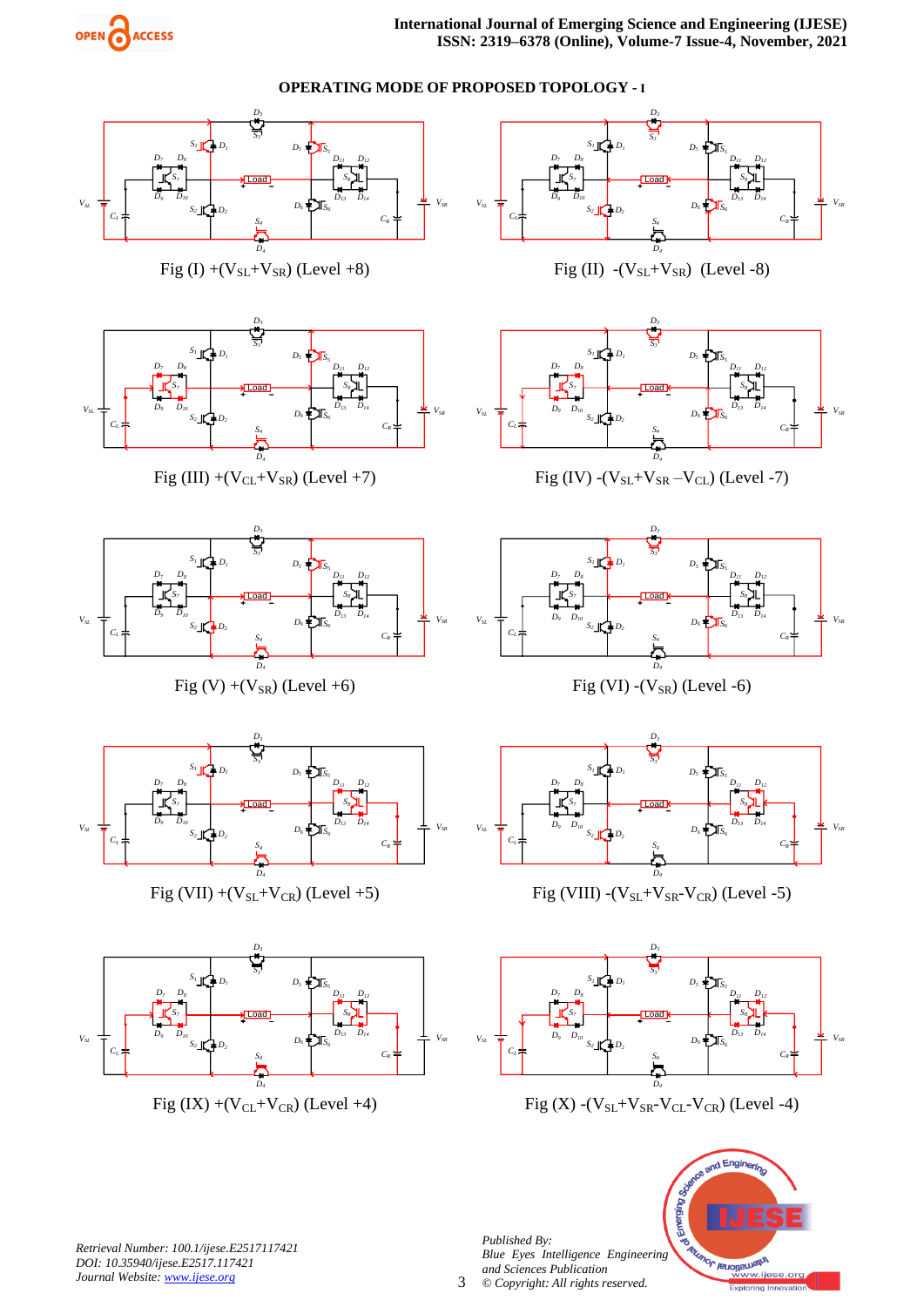# **A Hybrid Self-Voltage Balanced Multilevel Inverter Topologies for Induction Motors**



Fig  $(XVII) + (0 V)$  (Level 0)

#### **Fig. 2 shows sub figs. (I-XVII) which are the distinct mode of operations (i.e. current flow direction) for the proposed topology for 17-levels output.**

4

## **2.2 Proposed topology –II:**

The topology I is used for the single phase operations, by doing slightly modifications it can be further developed to use in the three phase MLI applications. In the topology shown in fig. 3, three individual cells of topology I can be used and in their output, three phase load is connected.

Its switching signal is generated in such a manner that, by keeping their carrier signal same and making  $120^{\circ}$  phase shift in their reference signal.

#### **III. MODULATING SCHEME**

In both the topologies I  $&$  II, the operations of power switches are regulated by producing correct gate signals,

which is done using a suitable MCS-PWM approach (i.e. alternating phase opposition disposition (APOD) pulse shift technique). The switching frequency of the carrier signal is kept at 5 KHz, while the frequency of the reference signal is retained at 50 Hz. In the MCS-PWM approach, an appropriate logical operation is employed between the carrier and reference signal to create desired pulses, which are then supplied to the power switch's corresponding driver circuit, which amplifies the amplitude of the generated pulses to activate the respective switch. [17]. To create 'm' number of output levels, the MCS-PWM technique requires ('m-1') carrier signal. Figure 4 depicts the fundamental structure that is employed in the 17-level MLI modifying schemes.

*Retrieval Number: 100.1/ijese.E2517117421 DOI: 10.35940/ijese.E2517.117421 Journal Website: [www.ijese.org](http://www.ijese.org/)*

*Published By: Blue Eyes Intelligence Engineering and Sciences Publication © Copyright: All rights reserved.*

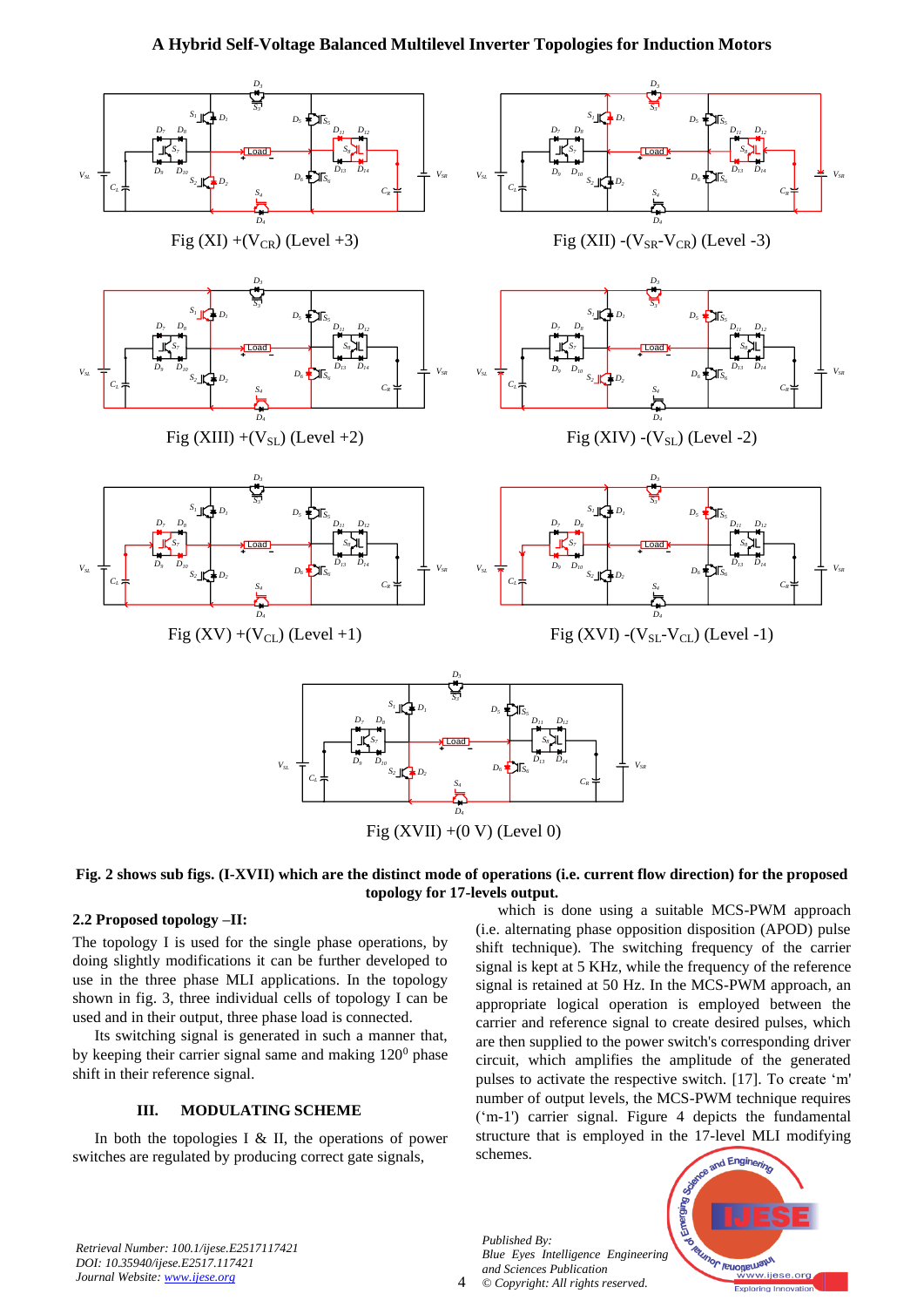



**Fig. 3 Three phase connection of proposed topology II**





## **IV. SIMULATION RESULTS**

The simulation was carried out using MATLAB/Simulink to assess the performance of the proposed configuration. The simulation parameter for three phase MLI are as follows,  $V_{SL} = 30V$ ,  $V_{SR} = 90V$ , balancing capacitor C = 1200 $\mu$ F each, load resistance R = 80 $\Omega$ , load inductance  $L = 200$ mH, modulating index (m) is 0.98 and switching frequency is 5 KHz. Their phase voltage and line voltage are shown in fig. 5 & 6 respectively and FFT analysis in MATLAB/Simulink 2016b is generally applied to determine total harmonic distortion as shown in fig. 7.

*Published By: Blue Eyes Intelligence Engineering and Sciences Publication © Copyright: All rights reserved.*



*Retrieval Number: 100.1/ijese.E2517117421 DOI: 10.35940/ijese.E2517.117421 Journal Website: [www.ijese.org](http://www.ijese.org/)*

5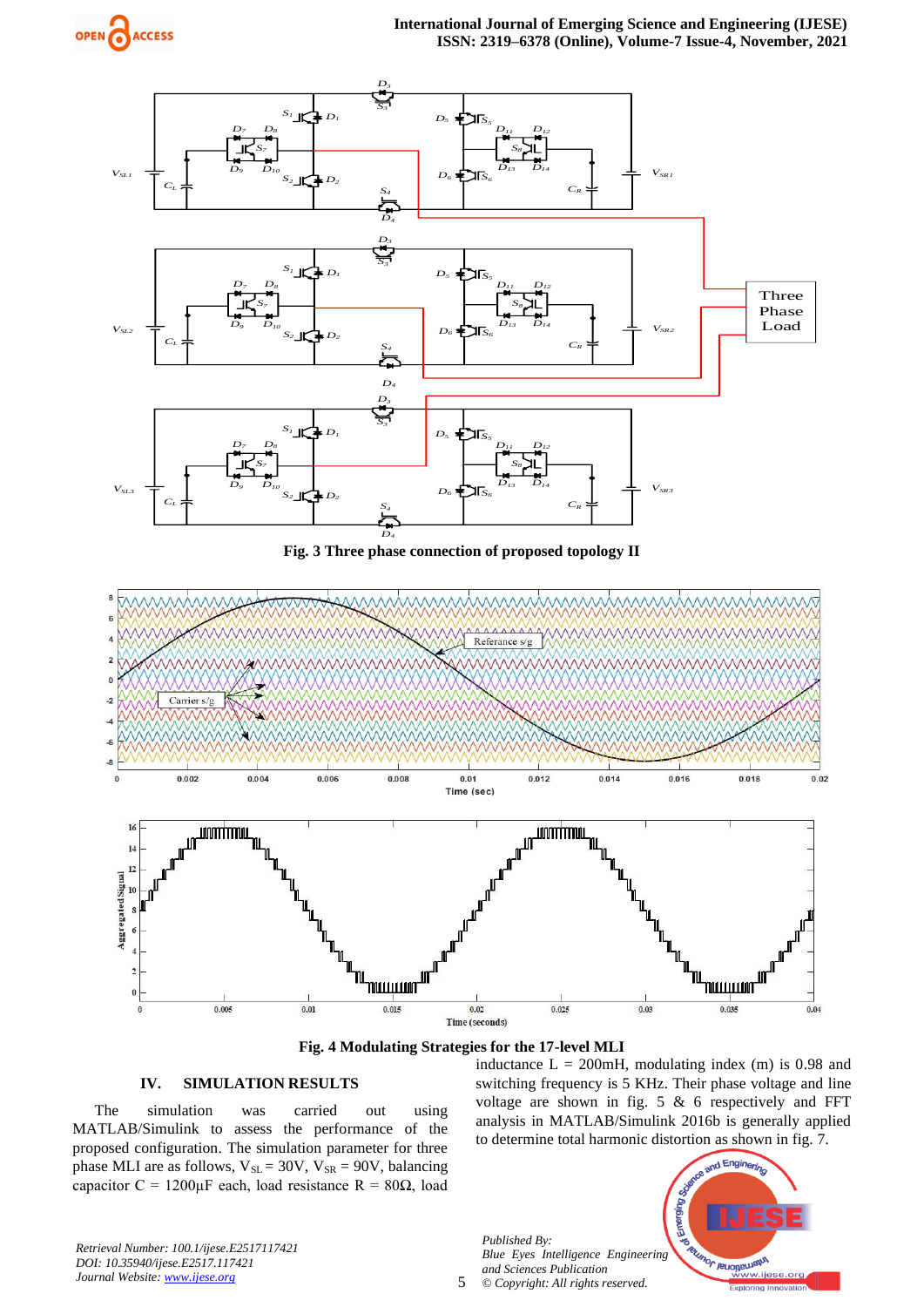





Further to analysis the performance characteristics of an Induction Motor Drive such as speed, torque and stator current along with its line voltage and phase current, an induction motor drive is connected as a three phase load in the proposed three phase multilevel inverter configurations. The corresponding results are displayed by using MATLAB/simulations software. The simulation results of three phase line current and phase voltages of an induction motor drive are depicted in Figures 8 and 9, respectively. Figures 10, 11, and 12 represent the simulation results of induction motor speed, torque and stator current respectively.

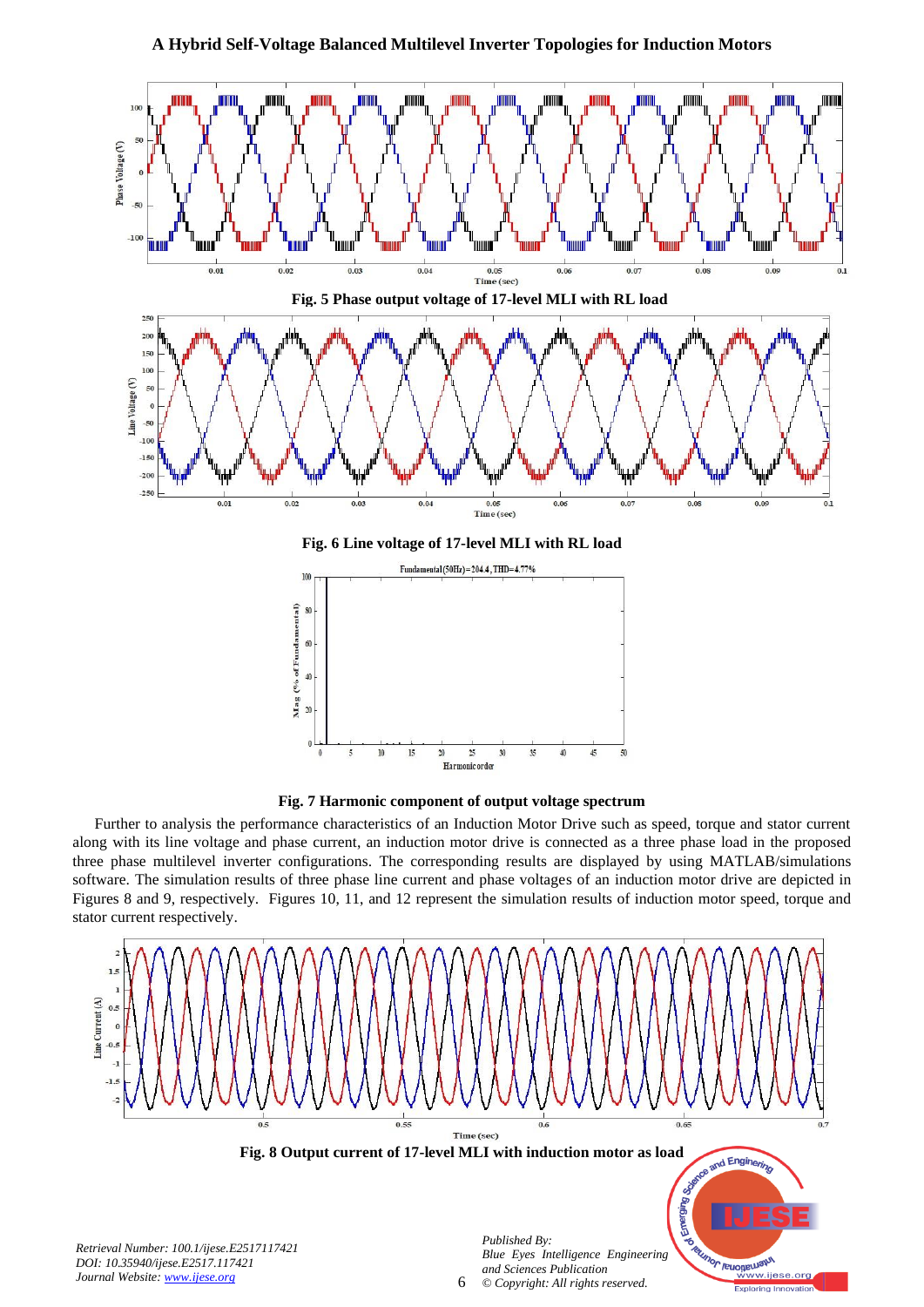









#### **V. CONCLUSION**

This work presents a new version of hybridized asymmetric switched-capacitor multilevel inverter (ASC-MLI) topology with reduced number of device counts. Proposed inverter uses switched capacitors which have inherent self-voltage balancing capabilities and suitable for low-voltage, high- current power and renewable energy applications. The PIV of all the power semiconductor switches are substantially lower than the operational voltage for all the modulation index ranges. Simulation results of the proposed configurations were successfully simulated and examine for 17-level invert which can produce all positive and negative levels with high quality of output voltage waveforms with minimum harmonics. Simulation results of an induction motor drive as a three phase load are also obtained to further validate a reasonable performance of 17-level inverter.

*Retrieval Number: 100.1/ijese.E2517117421 DOI: 10.35940/ijese.E2517.117421 Journal Website: [www.ijese.org](http://www.ijese.org/)*



#### **REFERENCES**

- 1. B.K. Bose, Global energy scenario and impact of power electronics in 21st century, IEEE Trans. Ind. Electron. 60 (7) (2013) 2638\_2651.
- 2. Liu, C.-H., Hsu, Y.-Y.: 'Design of a self-tuning PI controller for a STATCOM using particle swarm optimization', *IEEE Trans. Ind. Electron.*, 2010, **57**, (2), pp. 702–715.
- 3. J.D. van Wyk, F.C. Lee, On a future for power electronics, IEEE J. Emerg. Sel. Top. Power Electron 1 (2) (2013) 59\_72.
- 4. M.A.J. Sathik, S.H.E.A. Aleem, R. Kannan, A.F. Zobaa, A new switched DC-link capacitor- based multi-level converter (SDC2MLC), Electr. Power Compon. Syst. 45 (9) (2017) 1001\_1015
- 5. Cheng, Y., Qian, C., Crow, M.L.*, et al.*: 'A comparison of diodeclamped and cascaded multilevel converters for a STATCOM with energy storage', *IEEE Trans. Ind. Electron.*, 2006, **53**, (5), pp. 1512– 1521.
- 6. Rosas-Caro, J.C., Ramirez, J.M., Peng, F.Z., et al.: 'A DC–DC multilevel boost converter', IET Power Electron., 2010, 3, (1), pp. 129–137.
- 7. Rabinovici, R., Baimel, D., Tomasik, J., et al.: 'Thirteen-level cascaded H-bridge inverter operated by generic phase shifted pulsewidth modulation', IET Power Electron., 2013, 6, (8), pp. 1516–1529.
- 8. Shalchi Alishah, R., Nazarpour, D., Hosseini, S.H., et al.: 'Reduction of power electronic elements in multilevel converters using a new cascade structure', IEEE Trans. Ind. Electron., 2015, 62, (1), pp. 256– 269
- 9. Shalchi Alishah, R., Nazarpour, D., Hosseini, S.H., et al.: 'Novel topologies for symmetric, asymmetric, and cascade switched-diode multilevel converter with minimum number of power electronic components', IEEE Trans. Ind. Electron., 2014, 61, (10), pp. 5300– 5310
- 10. Bendre, A. and Venkataramanan, G. (2006), 'Neutral current ripple minimization in a three-level rectifier', IEEE transactions on industry applications 42(2), 582–590.

*Published By: Blue Eyes Intelligence Engineering and Sciences Publication © Copyright: All rights reserved.*



7